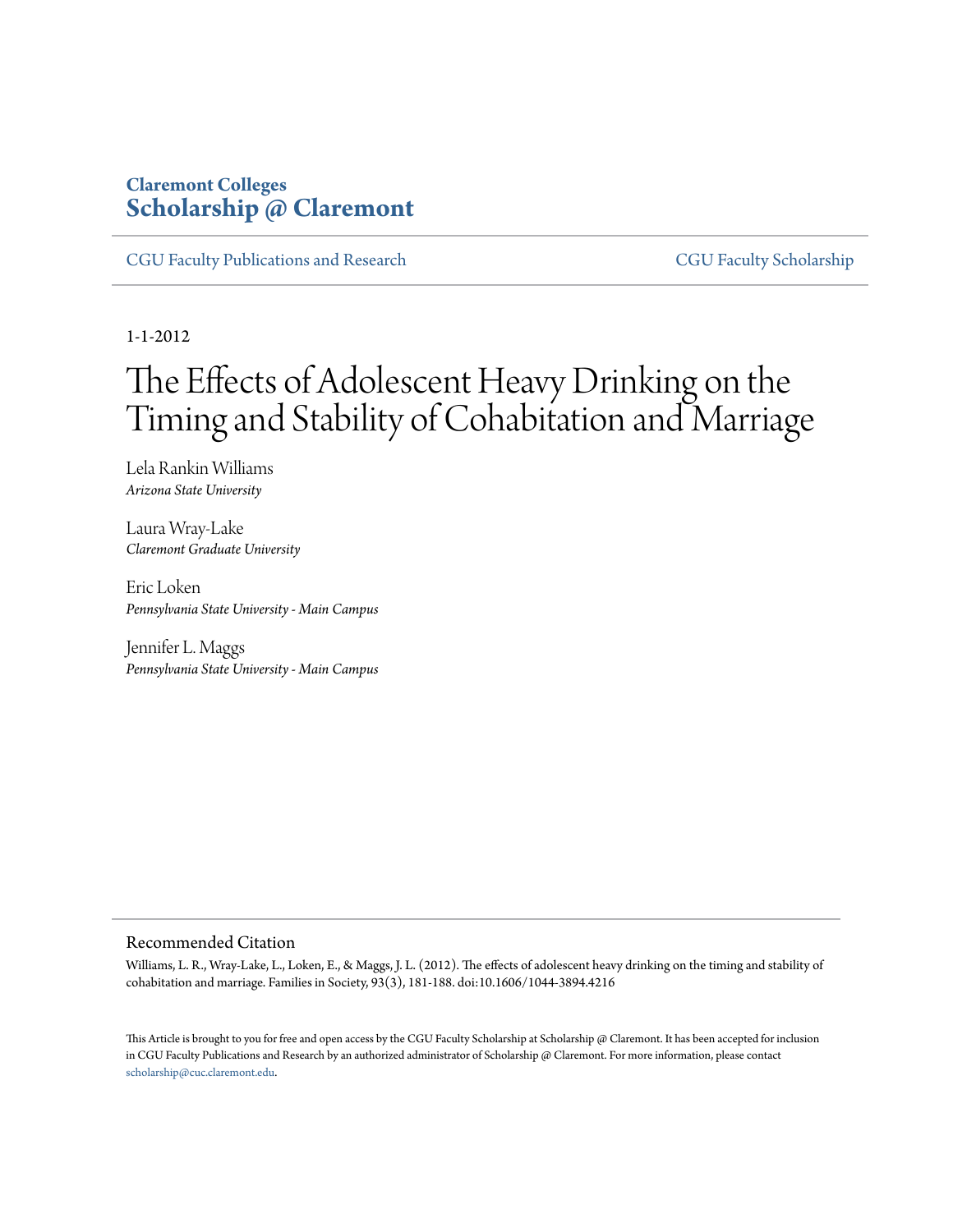## **The Effects of Adolescent Heavy Drinking on the Timing and Stability of Cohabitation and Marriage**

Lela Rankin Williams, Laura Wray-Lake, Eric Loken, & Jennifer L. Maggs

Based on prospective British Cohort Study data, adolescent alcohol use predicted the timing and stability of committed partnerships between 16 and 34 years (*n* = 3278; 59% female). Propensity score methods balanced age 16 heavy drinkers (32%) and nonheavy drinkers on a range of relevant risk factors assessed in infancy and childhood. Adolescent heavy drinking predicted having ever cohabited, earlier transitions into cohabiting and marital relationships, more breakups, and an increased likelihood of divorce. Gender and social class moderated these relationships; heavy-drinking working-class males were especially likely to cohabit and to experience early entry into cohabitation and marriage. Implications for practitioners focus on the benefits of reducing adolescent heavy drinking and precocious transitions to committed partnerships.

## Implications for Practice

- Heavy drinking in adolescence may impact timing, likelihood, and stability of intimate partnerships in adulthood.
- Programs that are based in marriage-strengthening activities are encouraged to include substance use risk reduction components.

widely held yet rarely empirically tested belief is that alcohol use in adolescence negatively impacts adult social and interpersonal development, including cohabiting and marital relationships, separation, and divorce. This question has high relevance given the lack of contemporary research and recent interest in encouraging marriage through public policy (Kuznicki, 2011). Healthy marriages have benefits for parents and children (Amato, 2000). Yet, there is little empirical evidence to link adolescent alcohol use with later partnerships. Partnerships have typically been examined as a predictor (Kairouz & Greenfield, 2007; Leonard & Homish, 2008) or as a concurrent correlate (Fischer et al., 2005; Roos, Lahelma, & Rahkonen, 2006) of alcohol use. The present study attempts to bridge this gap by examining the role of adolescent alcohol use in predicting the type, timing, and stability of adult committed romantic partnerships using propensity score methods to balance for childhood selection effects (e.g., early puberty and behavioral problems).

### **Developmental Role of Heavy Drinking**

Adolescent substance users are more likely to choose cohabiting relationships in adulthood than nonusers (Kandel, Davies, Karus, & Yamaguchi, 1986). Compared to marital relationships, cohabiting relationships are accompanied by less commitment and stability, which, according to self-derogation theory, is favored by early users because they lack conventionality and attachment to traditional adult social roles (Newcomb & Jack, 1995). Early drug use is also associated with earlier entry into partnerships (e.g., marriage; Newcomb, 1986) and early partnerships have greater risk of divorce (Kandel et al., 1986; Newcomb, 1986, 1994). Premature involvement in substance use may truncate opportunities to develop the hard (e.g., educational qualifications) and soft (e.g., negotiation, perspective taking) skills to succeed in adult roles (e.g., Newcomb, 1987). Consistent with this skills-deficit perspective, substance use in adolescence has been associated with later negative and poor-quality romantic relationships (e.g., Maggs, Frome, Eccles, & Barber, 1997).

The majority of work predicting early transitions into adult roles has not distinguished type of substance used, yet there is evidence that this matters (e.g., for early marriage, see Martino, Collins, & Ellickson, 2004). The National Institute on Alcohol Abuse and Alcoholism (2009) has identified unique developmental, health, and policy implications of alcohol use and misuse that differentiates it from other drug use. Alcohol has unique positive properties, such as decreased loneliness and enhanced positive self-feelings (Newcomb & Bentler, 1988). Adolescent drinkers may have increased opportunities to meet potential partners (e.g., socializing at pubs or parties) and experience diminished social inhibitions (e.g., physiological effects and social facilitating expectancies; Leonard & Homish, 2008), yet there is little reason to expect that alcohol would enhance the quality of relationships over time. Instead, according to psychosocial dysfunction theory, alcohol may be used to avoid normal engagement and stressful interactions, which are necessary for developing relationship skills (Newcomb, 1987). In summary, prior theoretical and empirical work suggests that adolescent heavy alcohol users may be more likely to choose cohabitation and transition earlier into committed partnerships, but have decreased stability.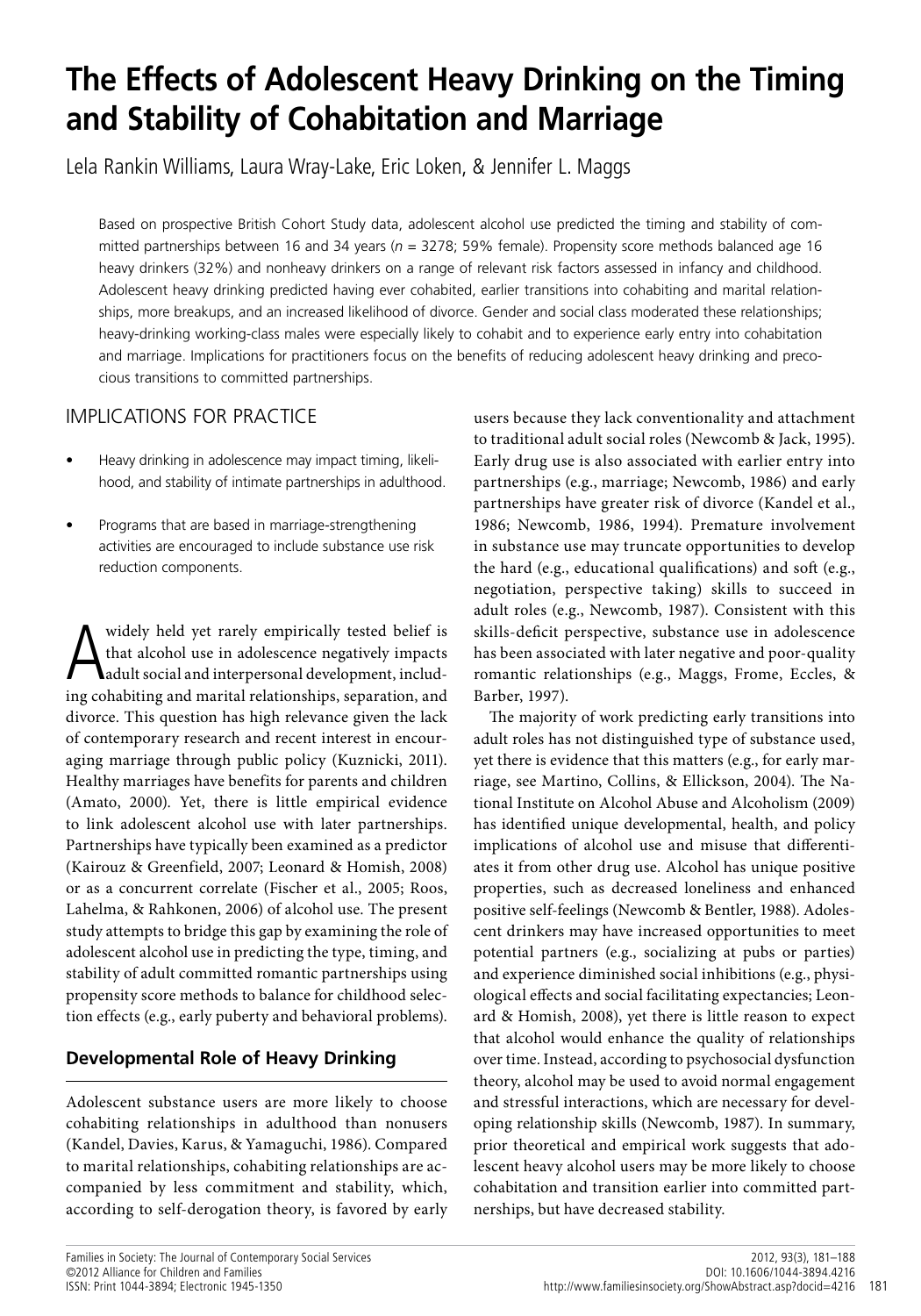#### **Moderation Effects: Gender and Social Class**

Establishing a committed romantic partnership in adulthood is an important developmental goal for both males and females, and adolescent substance use interferes with these goals across gender (Newcomb, 1994; Newcomb & Jack, 1995). Because of gender differences in the metabolism of alcohol, rates of heavy drinking, timing of transitions to marriage, and expectations for romantic relationships (Kuntsche, Knibbe, & Gmel, 2009; Morr Serewicz & Gale, 2008), all analyses in the present article were conducted separately by gender. Although prior research has established mean-level gender differences, the complexity of these patterns make a priori hypotheses difficult.

Children from lower socioeconomic status (SES) backgrounds are at risk for poorer academic, social, and psychological outcomes across the life-span (Galobardes, Lynch, & Davey Smith, 2004). There are only weak or inconsistent direct associations between parents' SES and offspring's alcohol use later in life (Wiles et al., 2007). However, heavy drinking in adolescence may impact transitions into adult partnerships differently by social background. For example, individuals with fewer financial, personal, and educational resources may be less equipped to deal with the challenges of transitioning into adult social roles when coupled with early heavy drinking (Osgood, Ruth, Eccles, Jacobs, & Barber, 2005). The dual processes by which a risk factor exacerbates harm have been referred to as "double jeopardy" in poverty research (Brooks-Gunn, Klebanov, Liawm, & Duncan, 1995).

#### **Present Study**

The potential for confounds of preexisting differences among substance users and nonusers remains in longitudinal designs. Heavy drinking in adolescence and later difficulties in relationship functioning may be correlated simply because they are both manifestations of a common underlying cause. That is, the same proclivity for being a heavy drinker may propel a person toward earlier entry into committed relationships and toward difficulties within those relationships (Grzywacz & Marks, 2000). Rarely have preexisting differences between heavy drinkers and nonheavy drinkers been considered (Collins, Ellickson, & Klein, 2007; Homish & Leonard, 2007). We use propensity score methods (Rosenbaum & Rubin, 1983), which have been increasingly applied in the social sciences, to balance heavy and nonheavy-drinking adolescents on a wide variety of childhood factors (e.g., parental characteristics, family structure, and early puberty; Niemela et al., 2006) that are theoretically and empirically associated with both heavy drinking and relationship outcomes. This method enhances our ability to account for selection effects in the absence of an experimental design.

The present study uses longitudinal data from the British Cohort Study 1970 (BCS70) because of its (a) large nationally representative sample, including a broad range of social class backgrounds; (b) rich set of childhood covariates assessed prior to the measurement of adolescent heavy drinking; and (c) detailed relationship histories regarding the timing of cohabiting and marital relationships, as well as separations and divorce, from ages 16 to 34. Britain and the United States are comparable as they share a dominant culture of binge drinking, greater rates of use and abuse among men (Kuntsche et al., 2009), similar ages of alcohol initiation despite differences in legal purchase ages (Chen & Kandel, 1995; Vega et al., 2002), and high costs to society resulting from alcohol-related harm (Cabinet Office, 2004; Harwood, 2000). We hypothesized that compared to a balanced comparison group of nonheavy drinkers, adolescent heavy drinkers would show a greater likelihood of (a) ever cohabiting, (b) transitioning earlier into cohabitation, (c) transitioning earlier into marriage, (d) having a greater number of cohabiting or marital breakups, and (e) divorcing. Further, we explored these associations across gender and social class.

#### **Method**

#### *Sample and Procedure*

The BCS70 is an ongoing longitudinal study of all individuals who were born in Britain (94% European) in one week in 1970 (*N* = 17,198; Butler, Golding, & Howlett, 1985; Shepherd, 1997; Ferri, Bynner, & Wadsworth, 2003). Data at ages 5, 10, 16, 26, 30, and 34 include multiple sources (e.g., parents, teachers, and self-report) and methods matched to participants' developmental level. Analyses include complete data on heavy drinking at age 16 ( $n = 6009$ ),<sup>1</sup> early childhood predictors ( $n = 3327$ ), and heterosexual relationship histories (same-sex relationships were reported by only 1.6% of participants; Steele, Kallis, & Joshi, 2006) for a final sample of 3,278 participants (59% female). Analysis on individuals with missing data suggested a lack of bias in complete case analysis (analyses are available upon request).

#### *Measures*

**Romantic relationship histories.** Every cohabiting and marital relationship was reported on since age 16 (or the prior wave), including date of entry and exit (in years and months) and reason for termination. Continuous relationship histories across ages 16 to 34 were used to compute nine dependent variables. Cohabitation: *ever cohabited from age 16 to 34* (75% yes), *age of entry into first cohabiting* 

<sup>&</sup>lt;sup>1</sup> The sample size was partially reduced during the age 16 follow-up because a national teachers' union strike resulted in no schoolbased data for 5,325 participants (Goodman & Butler, 1996). Data lost for this reason are unassociated with any measured characteristics of the cohort members or their families, though not completely missing at random.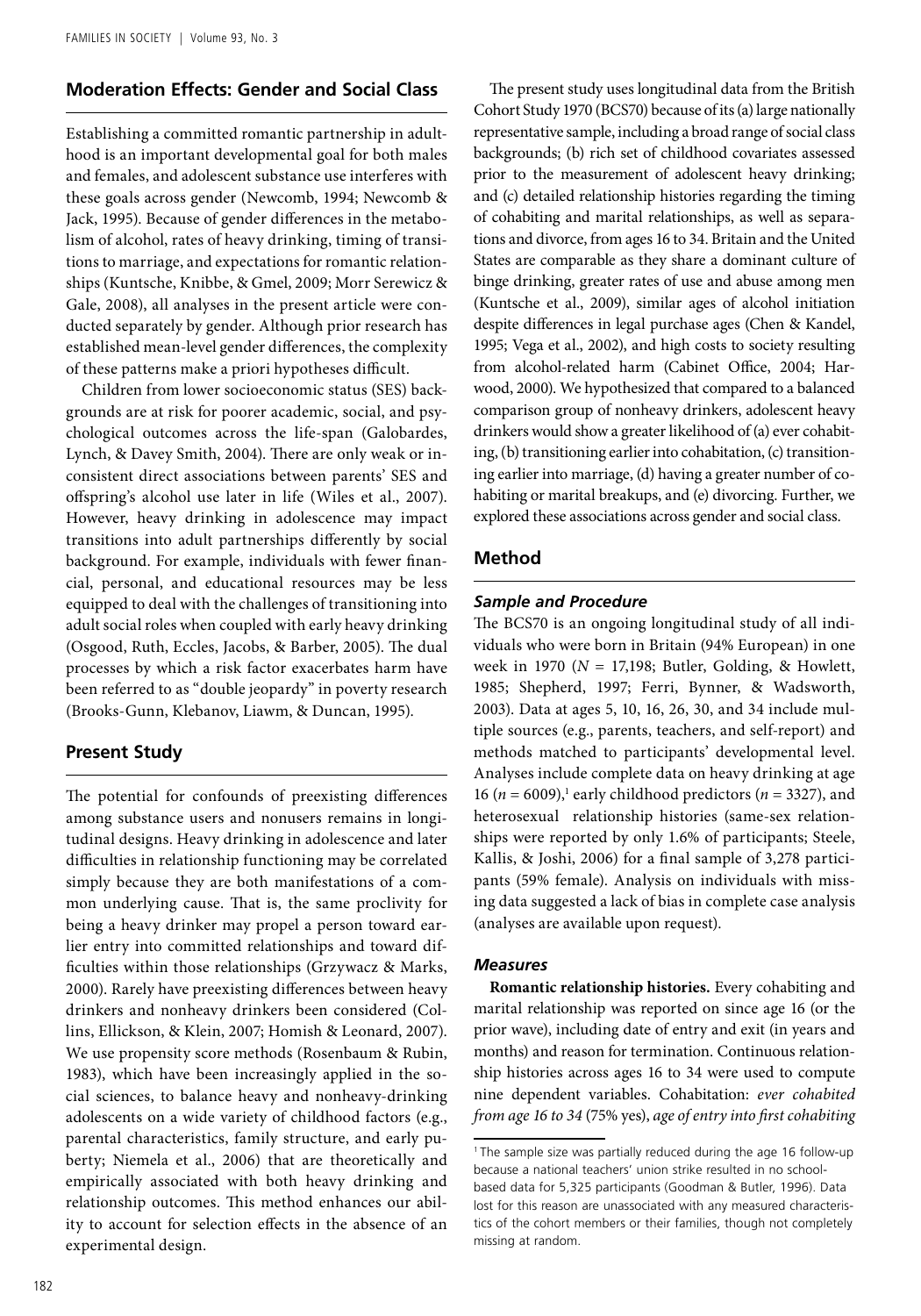*relationship* (*M* = 23.73 years, *SD* = 3.82), and *ever cohabited by age 21* (20%). Marriage: *ever married from age 16 to 34* (55%), *age of entry into first marriage* (*M* = 25.43 years, *SD* = 3.59), and *ever married by age 21* (6.0%). Legal age of marriage is 16 in the United Kingdom [\(http://www.nationalar](http://www.nationalarchives.gov.uk)[chives.gov.uk\)](http://www.nationalarchives.gov.uk); 20 cases where a younger age was reported were recoded to 16. *Remained single continuously through age 34* (11.6%) included neither cohabiting nor marrying by age 34. Relationship dissolutions: *number of breakups* (the end of a cohabiting or marital relationship not due to death; *M* = .46, *SD* = .70, *range =* 0 to 5), and *ever divorced* (12.2% of the 221 ever married participants).

**Adolescent heavy drinking.** At age 16, participants responded to whether they drank more than four drinks in a row in the past two weeks (32.4%). This is comparable to U.S. rates of 36.8% for 10th graders' heavy drinking in 1986 (Johnston, O'Malley, & Bachman, 2002). This type of quantity measure is a reliable and valid standard measure of risky drinking in adolescence (Smith, McCarthy, & Goldman, 1995); heavy episodic drinking is associated with acute and chronic (e.g., injury or neurocognitive) consequences (Brown et al., 2008).

**Social class.** The Registrar General's Social Class measure reflects the status of current or most recent job and associated education, prestige, and lifestyle, consistent with social class in Britain. Fathers' social class at age 16 (mother's social class if father's was unavailable, father's at prior wave if mother's was unavailable, etc.) was di-

**Table 1.** *Comparison of Age 16 Heavy Drinkers and Nonheavy Drinkers Before and After Propensity Matching on Childhood and Adolescent Predictors, Males and Females*

|                                  |                    | Males            |                      | Females            |                        |           |  |  |
|----------------------------------|--------------------|------------------|----------------------|--------------------|------------------------|-----------|--|--|
|                                  | Heavy <sup>a</sup> | Nonheavy         |                      | Heavy <sup>c</sup> | Nonheavy               |           |  |  |
|                                  |                    | Unmatched b      | Matched <sup>a</sup> |                    | Unmatched <sup>d</sup> | Matched c |  |  |
| Combined across waves            |                    |                  |                      |                    |                        |           |  |  |
| Parents' smoking (P)             | 0.78               | $0.71**$         | 0.77                 | 0.81               | $0.73***$              | 0.82      |  |  |
| Biological parents separated (P) | 0.21               | 0.17             | 0.19                 | 0.23               | 0.21                   | 0.22      |  |  |
| Middle class (P)                 | 0.51               | 0.49             | 0.50                 | 0.46               | 0.47                   | 0.46      |  |  |
| Academic test scores (S)         | 0.41               | $0.23***$        | 0.38                 | 0.12               | 0.10                   | 0.12      |  |  |
| Birth                            |                    |                  |                      |                    |                        |           |  |  |
| Mother smoked in pregnancy (P)   | 0.41               | 0.39             | 0.40                 | 0.44               | $0.39*$                | 0.44      |  |  |
| Birth weight in ounces (M)       | 122.01             | $119.36*$        | 122.59               | 116.82             | $115.13^+$             | 117.26    |  |  |
| Age 10                           |                    |                  |                      |                    |                        |           |  |  |
| Evidence of early puberty (M)    | 0.06               | 0.05             | 0.05                 | 0.31               | $0.25**$               | 0.31      |  |  |
| Attention problems (T)           | 15.80              | 15.89            | 15.92                | 13.19              | 13.09                  | 13.18     |  |  |
| Poor coordination (T)            | 8.63               | $9.54*$          | 8.38                 | 7.44               | $7.97*$                | 7.41      |  |  |
| Speech problems (T)              | 15.72              | $16.86*$         | 15.80                | 12.78              | 13.09                  | 12.68     |  |  |
| Low social competence (T)        | 16.90              | $18.18**$        | 16.81                | 16.39              | $17.71***$             | 16.57     |  |  |
| Internalizing problems (T)       | 11.92              | $13.24**$        | 11.68                | 13.19              | 13.69                  | 13.28     |  |  |
| Externalizing problems (T)       | 10.90              | 10.69            | 10.79                | 9.52               | $8.73**$               | 9.48      |  |  |
| Free school lunch (T)            | 0.10               | 0.10             | 0.08                 | 0.10               | 0.10                   | 0.09      |  |  |
| Internalizing problems (P)       | 75.11              | 72.94*           | 75.02                | 73.98              | 72.78                  | 73.61     |  |  |
| Externalizing problems (P)       | 81.62              | 82.02            | 81.42                | 83.55              | 84.25                  | 83.43     |  |  |
| Family activities (P)            | 2.50               | 2.48             | 2.50                 | 2.50               | $2.53^+$               | 2.48      |  |  |
| Anyone home after school (P)     | 0.94               | 0.96             | 0.94                 | 0.93               | 0.94                   | 0.93      |  |  |
| Math ability (C)                 | 1.68               | $1.63^{\dagger}$ | 1.69                 | 1.62               | $1.55***$              | 1.60      |  |  |
| Low peer self-esteem (C)         | 0.59               | 0.62             | 0.59                 | 0.72               | 0.71                   | 0.72      |  |  |
| Prefer to be on your own (C)     | 0.60               | $0.68*$          | 0.60                 | 0.63               | 0.67                   | 0.62      |  |  |
| Ever tried cigarettes (C)        | 0.15               | 0.13             | 0.15                 | 0.10               | $0.07*$                | 0.10      |  |  |
| How many friends smoked (C)      | 0.21               | 0.18             | 0.21                 | 0.12               | 0.10                   | 0.12      |  |  |
| Smoking can damage health (C)    | 2.89               | $2.92^+$         | 2.89                 | 2.91               | $2.88^+$               | 2.91      |  |  |

*Note.* Data from analyses with ever-married participants. Type of report: (P) = parent; (S) = school; (M) = medical; (T) = teacher; (C) = cohort member. a  $(n = 495)$ ;  $\frac{1}{2}$  ( $n = 828$ );  $\frac{1}{2}$  ( $n = 604$ );  $\frac{1}{2}$  ( $n = 1351$ ).  $\frac{1}{2}p < 0.10$ ;  $\frac{k}{2}p < 0.01$ ;  $\frac{k}{2}p < 0.01$ .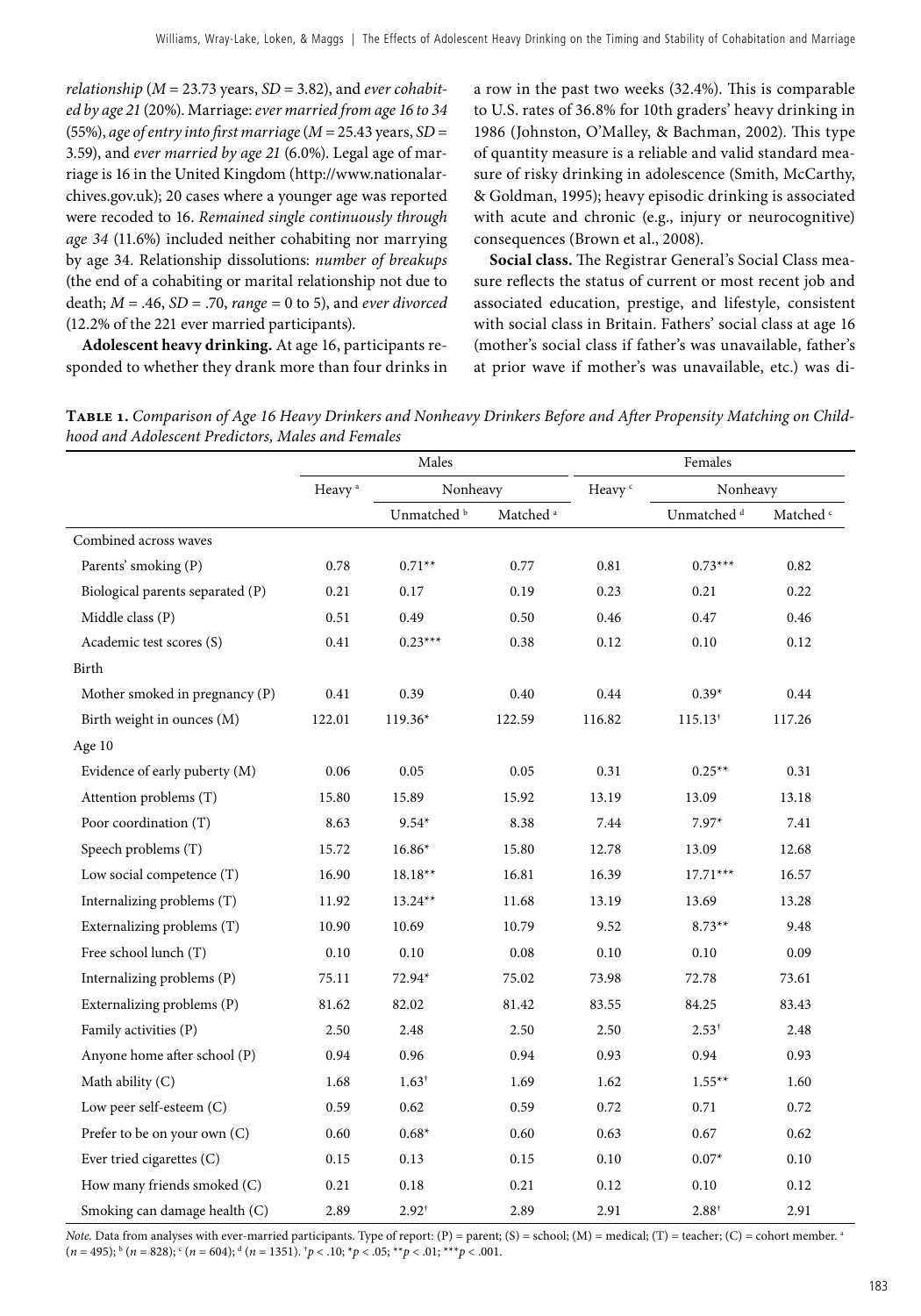chotomized into middle class (professional, 7.2%; managerial/technical, 27.8%; and skilled nonmanual, 12.1%) and working class (skilled manual, 38.2%; partly skilled manual, 11.3%; and unskilled, 3.3%).

**Childhood risk factors for heavy drinking.** A range of risk factors for heavy drinking (at birth, 5 years, and 10 years) were selected based on past theoretical and empirical work (Hawkins, Catalano, & Miller, 1992; see Table 1). Variables collected at age 16 were excluded to prevent inadvertently controlling for covariates caused by heavy drinking (for a complete description of the BCS70 and psychometric properties of these variables, see Simmonds, Fuller, Lessof, & Foundouli, 2007).

#### **Data Analysis**

Propensity score analyses were used to create matched comparison groups of heavy and nonheavy drinkers within gender (Rosenbaum & Rubin, 1983). The "psmatch2" command in STATA® (Leuven & Sianesi, 2003) was used to estimate each individual's predicted propensity of heavy drinking at age 16 as a function of childhood risk factors for heavy drinking. One-to-one matching of cases without replacement created matched comparison groups using propensity scores (Rosenbaum & Rubin, 1983). This strategy matches pairs of cases with near-identical estimated *propensities* for having been a heavy drinker, in

**Table 2.** *Estimated Effect of Heavy Drinking on Relationship Outcomes by Gender*

|                                      | Males              |                       |                 |                  | Females          |                    |                       |                 |           |                  |
|--------------------------------------|--------------------|-----------------------|-----------------|------------------|------------------|--------------------|-----------------------|-----------------|-----------|------------------|
|                                      | Heavy <sup>a</sup> | Nonheavy <sup>b</sup> | SE <sup>c</sup> | t                | $\boldsymbol{n}$ | Heavy <sup>a</sup> | Nonheavy <sup>b</sup> | SE <sup>c</sup> | t         | $\boldsymbol{n}$ |
| Cohabitation                         |                    |                       |                 |                  |                  |                    |                       |                 |           |                  |
| Ever by age 34 $d$                   | 0.82               | 0.69                  | 0.03            | $4.80***$        | 990              | 0.83               | 0.79                  | 0.02            | $1.92^+$  | 1208             |
| Age of entry (years)                 | 24.18              | 24.80                 | 0.27            | $-2.32*$         | 790              | 22.81              | 23.43                 | 0.24            | $-2.57**$ | 972              |
| By age 21 $d$                        | 0.19               | 0.12                  | 0.02            | $3.15***$        | 996              | 0.30               | 0.23                  | 0.03            | $20.52*$  | 1172             |
| Marriage                             |                    |                       |                 |                  |                  |                    |                       |                 |           |                  |
| Ever by age 34 $d$                   | 0.52               | 0.48                  | 0.03            | 1.08             | 990              | 0.58               | 0.59                  | 0.03            | $-0.70$   | 1208             |
| Age of entry (years)                 | 25.95              | 26.59                 | 0.29            | $-2.20*$         | 510              | 24.64              | 25.04                 | 0.27            | $-1.48$   | 694              |
| By age 21 $d$                        | 0.04               | 0.01                  | 0.01            | $2.54*$          | 990              | 0.10               | 0.07                  | 0.02            | 1.66      | 1208             |
| Remained single <sup>d</sup>         | 0.09               | 0.16                  | 0.02            | $-3.34***$       | 990              | 0.07               | 0.08                  | 0.02            | $-0.97$   | 1210             |
| Relationship dissolutions            |                    |                       |                 |                  |                  |                    |                       |                 |           |                  |
| Number of breakups                   | 0.46               | 0.37                  | 0.04            | $1.95^{\dagger}$ | 898              | 0.55               | 0.39                  | 0.04            | $3.70***$ | 1126             |
| Ever divorced by age 34 <sup>d</sup> | 0.09               | 0.06                  | 0.02            | 1.19             | 510              | 0.10               | 0.08                  | 0.02            | 1.06      | 694              |

Note. Means and sample sizes from matched samples are shown. <sup>a</sup> Heavy drinkers (4 or more drinks in a row in last 2 weeks at age 16); <sup>b</sup> nonheavy drinkers (not 4 or more drinks in a row in last 2 weeks at age 16); CE = difference between heavy and nonheavy drinkers; <sup>d</sup> proportions. † *p* < .10; \**p* < .05; \*\**p* < .01; \*\*\**p* < .001.

**Table 3.** *Estimated Effect of Heavy Drinking on Males' Relationship Outcomes by Social Class*

|                                      | Middle-class males |                       |                 |                  | Working-class males |                    |                       |                 |                   |                  |
|--------------------------------------|--------------------|-----------------------|-----------------|------------------|---------------------|--------------------|-----------------------|-----------------|-------------------|------------------|
|                                      | Heavy <sup>a</sup> | Nonheavy <sup>b</sup> | SE <sup>c</sup> | t                | $\boldsymbol{n}$    | Heavy <sup>a</sup> | Nonheavy <sup>b</sup> | SE <sup>c</sup> | $\mathfrak{t}$    | $\boldsymbol{n}$ |
| Cohabitation                         |                    |                       |                 |                  |                     |                    |                       |                 |                   |                  |
| Ever by age 34 $d$                   | 0.80               | 0.74                  | 0.04            | $1.68^{\dagger}$ | 506                 | 0.85               | 0.67                  | 0.04            | $4.66***$         | 484              |
| Age of entry (years)                 | 24.67              | 25.30                 | 0.38            | $-1.63$          | 390                 | 23.69              | 24.52                 | 0.38            | $-2.17*$          | 400              |
| By age 21 $d$                        | 0.13               | 0.12                  | 0.03            | 0.27             | 492                 | 0.25               | 0.11                  | 0.03            | $3.87***$         | 474              |
| Marriage                             |                    |                       |                 |                  |                     |                    |                       |                 |                   |                  |
| Ever by age 34 <sup>d</sup>          | 0.55               | 0.45                  | 0.04            | $2.14*$          | 506                 | 0.48               | 0.50                  | 0.05            | $-0.45$           | 484              |
| Age of entry (years)                 | 26.52              | 26.34                 | 0.36            | 0.50             | 276                 | 25.28              | 26.12                 | 0.44            | $-1.92^{\dagger}$ | 234              |
| By age 21 $d$                        | 0.01               | 0.01                  | 0.01            | 0.45             | 506                 | 0.07               | 0.01                  | 0.02            | $3.22**$          | 484              |
| Remained single <sup>d</sup>         | 0.10               | 0.13                  | 0.03            | $-0.97$          | 506                 | 0.08               | 0.20                  | 0.03            | $-3.71***$        | 484              |
| Relationship dissolutions            |                    |                       |                 |                  |                     |                    |                       |                 |                   |                  |
| Number of breakups                   | 0.41               | 0.36                  | 0.06            | 0.80             | 454                 | 0.50               | 0.41                  | 0.06            | 1.49              | 444              |
| Ever divorced by age 34 <sup>d</sup> | 0.03               | 0.04                  | 0.02            | $-0.64$          | 276                 | 0.15               | 0.08                  | 0.04            | $1.85^+$          | 234              |

Note. Means and sample sizes from matched samples are shown. <sup>a</sup> Heavy drinkers (4 or more drinks in a row in last 2 weeks at age 16); <sup>b</sup> nonheavy drinkers (not 4 or more drinks in a row in last 2 weeks at age 16);  $\cdot$  *SE* = difference between heavy and nonheavy drinkers; <sup>a</sup> proportions. † *p* < .10; \**p* < .05; \*\**p* < .01; \*\*\**p* < .001.

184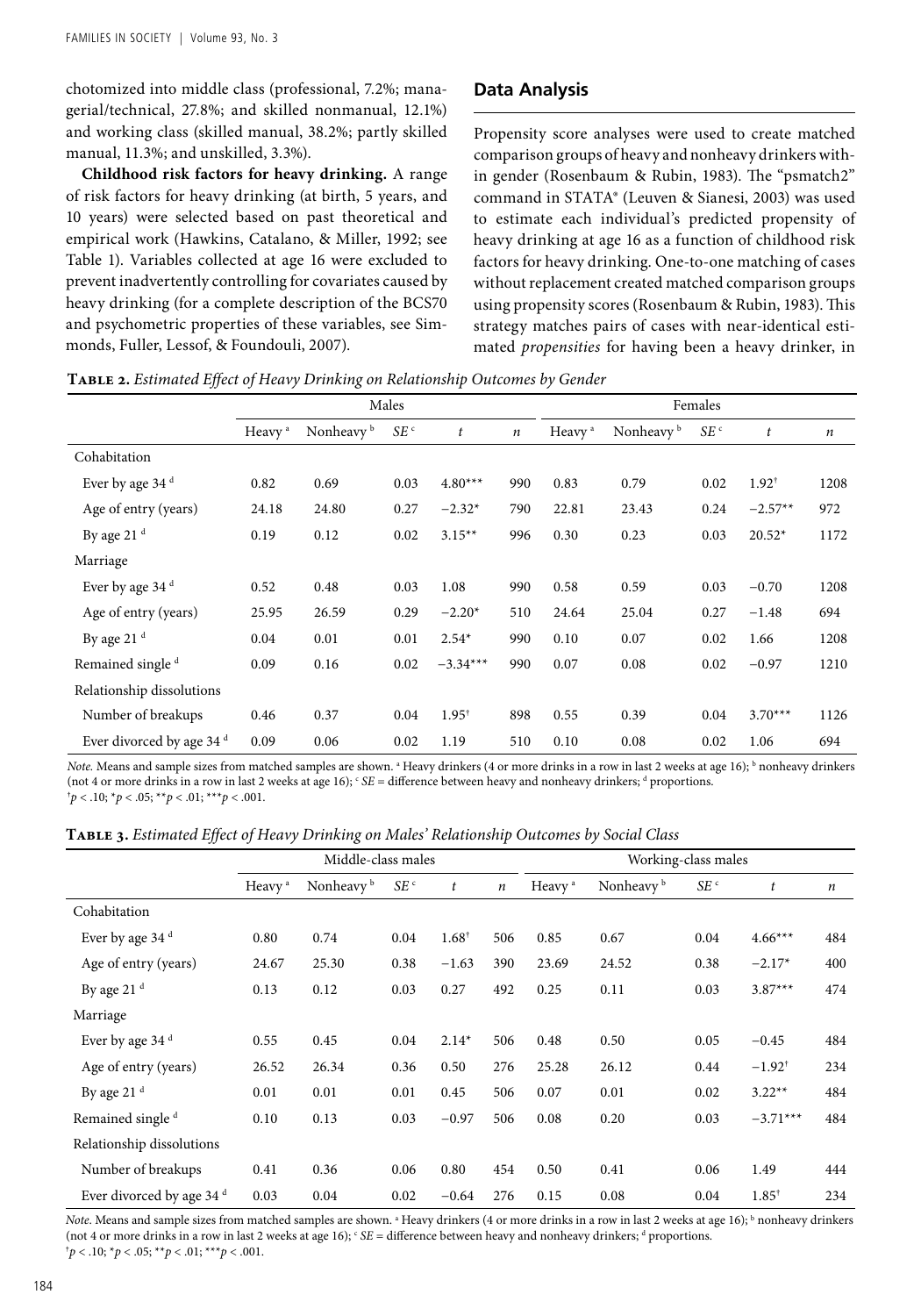which one case in each pair was a heavy drinker and one was not. The reduced sample sizes in subsequent analyses reflect one-to-one matching of heavy drinkers (treatment group,  $n = 1049$ ) to nonheavy drinkers. We tested our hypotheses by comparing mean differences. Age 16 heavy drinking by social class was examined by conducting similar analyses separately for middle- and working-class males and females.

#### **Results**

Prior to balancing across heavy drinking status, there were a number of significant or trend-level childhood correlates of heavy drinking at age 16 for males and females (see Table 1). The matching procedure resulted in comparison groups with less bias because we controlled for selection effects into heavy drinking (based on the variables we accounted for).

#### *Partnership Type and Timing: Cohabitation and Marriage*

Using the matched samples, heavy-drinking males were more likely to ever cohabit by age 34 (82%) than nonheavydrinking males (69%; see Table 2). For females, the difference was marginally significant (83% vs. 79%). Across both genders, heavy drinkers entered into cohabiting relationships earlier than nonheavy drinkers (males:  $M = 24.2$  vs. 24.8 years; females:  $M = 22.8$  vs. 23.4 years) and were more likely to cohabit by age 21 (males: 19% vs. 12%; females: 30% vs. 23%). Heavy-drinking males entered into marriage earlier than non-heavy-drinking males (*M* = 26.0 vs. 26.6 years). Similarly, heavy drinking males were more likely to be married by age 21 compared to nonheavy-drinking males (4% vs. 1%). Females showed no differences in age of entry into marriage or the likelihood of marriage by age 21, as a function of adolescent heavy drinking.

#### *Relationship Stability: Breakups and Divorce*

A greater number of dissolutions of cohabiting and marital relationships from ages 16 to 34 were reported by heavydrinking males ( $M = 0.46$  breakups) and females ( $M =$ 0.55) compared to their nonheavy-drinking counterparts  $(M = 0.37$  and  $M = 0.39$ , for males and females, respectively), although the effect for males was marginal. There were no differences among ever married males or females in the likelihood of divorce (i.e., marriage-only breakups) as a function of heavy drinking in adolescence. Heavy-drinking males, but not females, were less likely to remain single (i.e., more likely to have entered into at least one cohabiting or marital relationship) across the study period compared to nonheavy-drinking males (9% vs. 16%).

#### *Differences by Social Class*

**Males.** Heavy drinking in adolescence predicted more relationship outcomes, and at greater magnitudes, for males from working-class backgrounds than for males from middle-class backgrounds (see Table 3). Among working-class males, adolescent heavy drinkers were more likely to experience at least one cohabiting relationship (85% of heavy drinkers vs. 67% of nonheavy drinkers), cohabit at an earlier age (23.7 vs. 24.5 years), cohabit by age 21 (25% vs. 11%), and marry by age 21 (7% vs. 1%), and they were less likely to remain single across the study period (8% vs. 20%). That is, compared to adolescent heavy drinkers, nonheavy drinkers from working-class backgrounds delayed entry into cohabiting and marital relationships by almost one year. Further, compared to nonheavy drinkers, heavy drinkers from working-class

**Table 4.** *Estimated Effect of Heavy Drinking on Females' Relationship Outcomes by Social Class* 

|                                      | Middle-class females |                       |                 |          | Working-class females |                    |                       |                 |                  |                  |
|--------------------------------------|----------------------|-----------------------|-----------------|----------|-----------------------|--------------------|-----------------------|-----------------|------------------|------------------|
|                                      | Heavy <sup>a</sup>   | Nonheavy <sup>b</sup> | SE <sup>c</sup> | t        | $\boldsymbol{n}$      | Heavy <sup>a</sup> | Nonheavy <sup>b</sup> | SE <sup>c</sup> | t                | $\boldsymbol{n}$ |
| Cohabitation                         |                      |                       |                 |          |                       |                    |                       |                 |                  |                  |
| Ever by age 34 $d$                   | 0.82                 | 0.78                  | 0.03            | 1.28     | 556                   | 0.84               | 0.76                  | 0.03            | $2.85**$         | 652              |
| Age of entry (years)                 | 23.16                | 24.00                 | 0.35            | $-2.38*$ | 444                   | 22.52              | 23.30                 | 0.32            | $-2.46*$         | 528              |
| By age 21 $d$                        | 0.26                 | 0.18                  | 0.04            | $2.09*$  | 542                   | 0.34               | 0.22                  | 0.04            | $3.22**$         | 630              |
| Marriage                             |                      |                       |                 |          |                       |                    |                       |                 |                  |                  |
| Ever by age 34 $d$                   | 0.58                 | 0.62                  | 0.04            | $-1.04$  | 556                   | 0.57               | 0.65                  | 0.04            | $-2.01*$         | 652              |
| Age of entry (years)                 | 25.04                | 25.33                 | 0.40            | $-0.73$  | 322                   | 24.30              | 24.81                 | 0.37            | $-1.38$          | 372              |
| By age 21 $d$                        | 0.07                 | 0.04                  | 0.02            | 1.29     | 556                   | 0.12               | 0.11                  | 0.03            | 0.49             | 652              |
| Remained single <sup>d</sup>         | 0.07                 | 0.09                  | 0.02            | $-1.09$  | 558                   | 0.07               | 0.06                  | 0.02            | 0.47             | 652              |
| Relationship dissolutions            |                      |                       |                 |          |                       |                    |                       |                 |                  |                  |
| Number of breakups                   | 0.60                 | 0.44                  | 0.07            | $2.38*$  | 520                   | 0.50               | 0.40                  | 0.06            | $1.82^{\dagger}$ | 606              |
| Ever divorced by age 34 <sup>d</sup> | 0.13                 | 0.08                  | 0.03            | 1.45     | 322                   | 0.08               | 0.07                  | 0.03            | 0.41             | 372              |

*Note.* Means and sample sizes from matched samples are shown. <sup>a</sup> Heavy drinkers (4 or more drinks in a row in last 2 weeks at age 16); <sup>b</sup> nonheavy drinkers (not 4 or more drinks in a row in last 2 weeks at age 16);  $\cdot$  *SE* = difference between heavy and nonheavy drinkers; <sup>d</sup> proportions. † *p* < .10; \**p* < .05; \*\**p* < .01; \*\*\**p* < .001.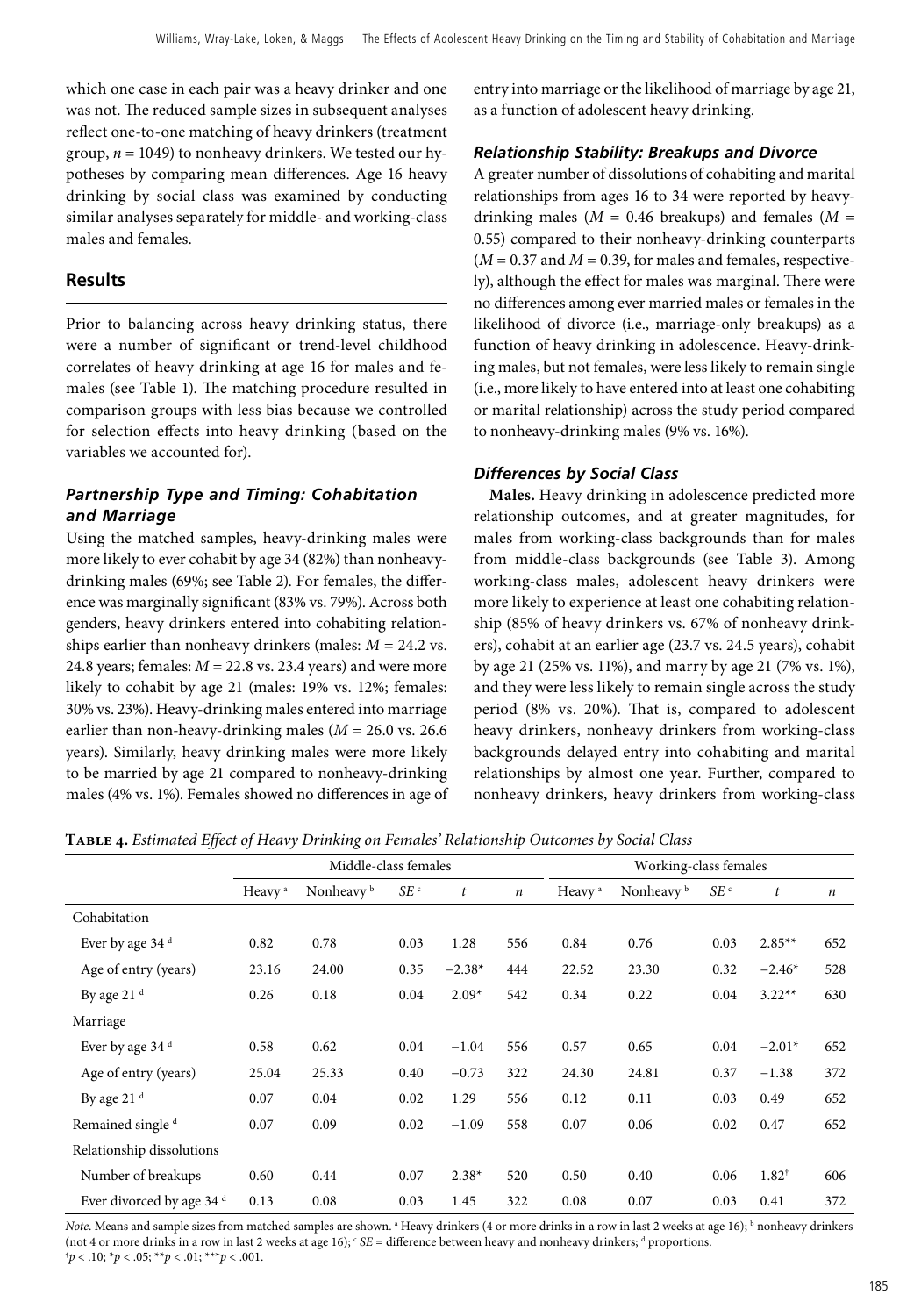backgrounds had twice the likelihood of divorcing (15% vs. 8%; although this effect had marginal significance).

On the other hand, the effects of adolescent heavy drinking on relationship outcomes were minimal for males from middle-class backgrounds. Heavy-drinking males from middle-class, but not working-class, families were more likely to marry by age 34 (55%) than nonheavy drinkers (45%). The effect on ever cohabiting among middle-class males was marginal (80% of heavy drinkers vs. 74% of nonheavy drinkers).

**Females.** Among females, three effects of heavy drinking were consistent across social class: age of cohabitation, early cohabitation, and number of breakups (see Table 4). Heavy-drinking females from both middle-class (23.2 years for heavy drinkers vs. 24.0 years for nonheavy drinkers) and working-class (22.5 years vs. 23.3 years) backgrounds tended to cohabit at earlier ages than their nonheavy-drinking counterparts. Heavy-drinking females were more likely than nonheavy-drinking females to cohabit by age 21 (middle class: 26% vs. 18%; working class: 34% vs. 22%). Heavy-drinking females reported more breakups of committed relationships than nonheavy-drinking females, which varied significantly among middle-class females (0.60 vs. 0.44 breakups) but only marginally so among working-class females (0.50 vs. 0.40 breakups). In addition, among working-class females, heavy drinkers were more likely than nonheavy drinkers to have ever cohabited (84% vs. 76%) and, unexpectedly, were less likely to have ever been married (57% vs. 65%); these effects were in the same direction but were not significant for middle-class females.

#### **Discussion**

Adolescents who reported heavy drinking at age 16 were more likely, over the next 18 years of their lives, to cohabit and to transition at younger ages into committed romantic relationships, yet they were also less likely to maintain stability within those relationships. Building on seminal early research documenting relational consequences of substance use (Kandel et al., 1986; Newcomb, 1986), our careful analysis of a long-term, longitudinal birth cohort through age 34 provides contemporary empirical evidence that after balancing across a wide range of family and individual childhood predictors, adolescents who reported a recent heavy-drinking episode at age 16 experienced earlier entry into committed romantic relationships and less stability of these relationships into their mid-30s. Supporting previous theoretical arguments, earlier heavy alcohol use forecasted earlier transitions and greater dissolutions of committed relationships. Further, heavy drinking in adolescence predicted at least one type of relationship outcome for each gender by social class group and predicted a greater likelihood of cohabiting across all groups. These outcomes were independent of a wide range of potential rival common causes, or selection effects, as measured by childhood risk factors for heavy drinking, although conclusions are limited by the childhood risk factors that were available.

Adolescent heavy drinkers had an increased likelihood of experiencing less stable committed partnerships, as evidenced through the increased dissolution of cohabiting and marital bonds through age 34 (e.g., Newcomb, 1986, 1994). Pseudomaturity theory proposes that adolescent substance users transition into adult roles at younger ages than their peers, without having had the time to develop the skills to be successful in these roles (Newcomb, 1987). Consistent with self-derogation theory, adolescent heavy drinkers may be more likely to cohabit because they are less likely to conform to traditional social roles. Additional explanations may lie in the physiological effects of the drug itself. Alcohol is typically consumed in social settings to reduce social inhibitions, potentially facilitating immediate interactions with potential romantic partners but not the skills to maintain stability within those relationships.

Committed relationships were impacted by heavy drinking in adolescence for both males and females (e.g., Newcomb, 1994; Newcomb & Jack, 1995). Adolescent heavy-drinking males and females were more likely to cohabit at an earlier age and to experience more relationship dissolutions. Interestingly, male and female adolescent heavy drinkers were more similar than male and female nonheavy drinkers (e.g., similar rates of ever cohabiting, ever marrying, and remaining single). However, a few distinct patterns emerged by gender, such that heavy drinking males, but not females, were more likely to marry earlier.

Adolescents from working-class families may be more vulnerable to the deleterious effects of adolescent heavy alcohol use because they have fewer personal, family, and social resources available to deal with the challenges of transitioning into adult social roles (Osgood et al., 2005). We found that heavy-drinking adolescent males and females from working-class families were more likely to cohabit, to cohabit at an earlier age, and to marry by age 21. Working-class adolescents are less likely to obtain higher education credentials and to earn higher wages in adulthood, which may make relationships more challenging.

#### *Limitations*

A few limitations are important to note. First, a national teacher strike during data collection at age 16 reduced the number of participants at that critical age point. Second, heavy drinking was assessed at only one time point in adolescence and by a single-item self-report measure. Third, as with any covariance adjustment, propensity score methods are limited by unmeasured covariates (e.g., parents' alcohol use was not assessed). Finally, we did not evaluate the quality of committed partnerships or whether a particular breakup represented a positive or negative outcome.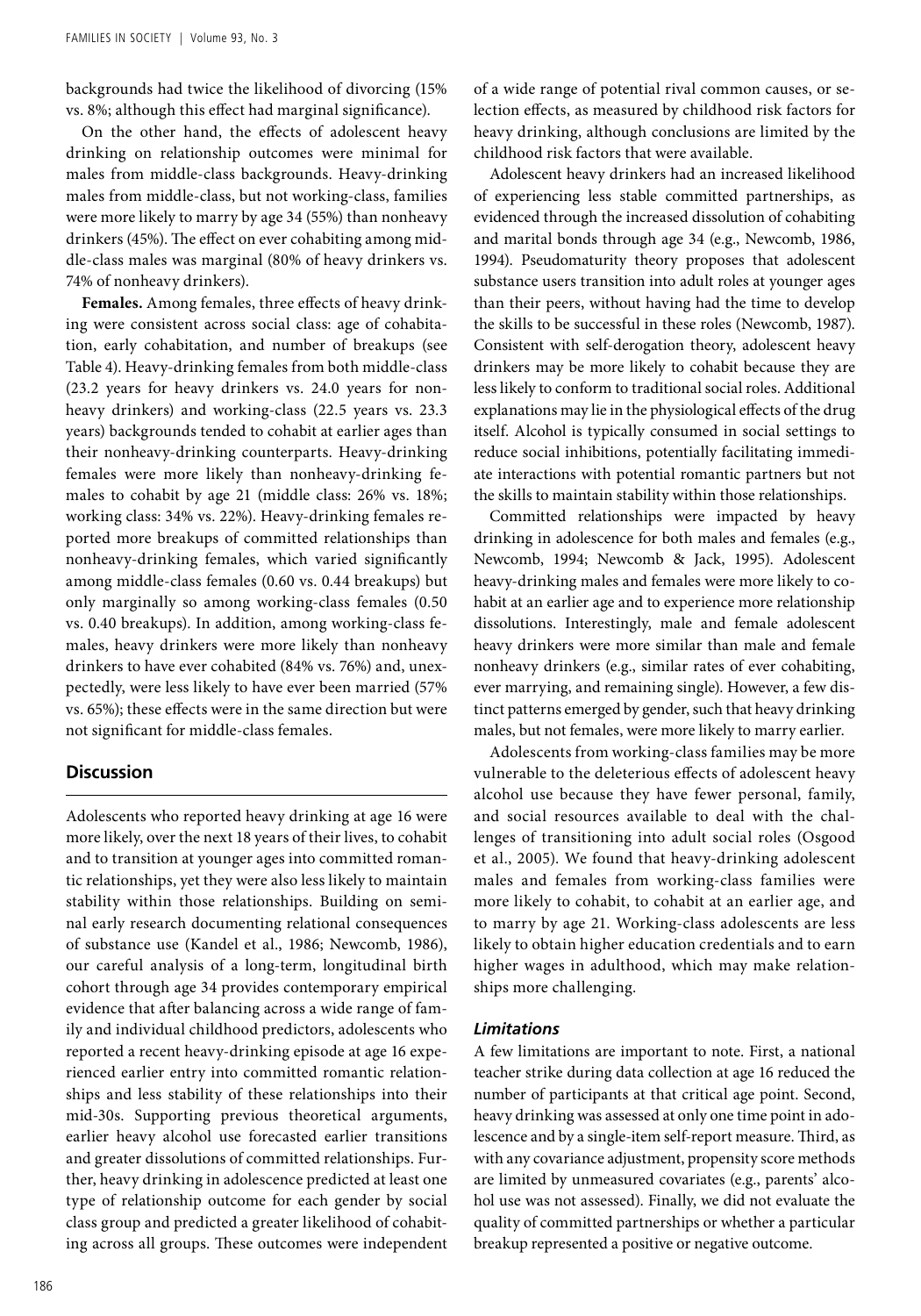Despite these limitations, the study is marked by important strengths, including a large, multimethod, prospective, longitudinal, and nationally representative sample. This methodological design allowed us to match adolescents based on characteristics measured prior to age 16 that were related to adolescent drinking. By balancing on these covariates, we were able to determine more directly the role that adolescent heavy drinking plays on committed adult partnerships. Future research would profit from examining potential mechanisms through which the associations of long-term alcohol use with adult familial consequences occur. For some individuals, alcohol use is relatively stable (as measured by rank-order stability; Bachman et al., 2002). It may be that continuity of heavy drinking is related to increased instability in committed relationships (Collins et al., 2007). Trajectories of alcohol use from adolescence into adulthood have been identified (e.g., Muthen & Muthen, 2000) that have differential impact on prosocial and antisocial outcomes (Hill, White, Chung, Hawkins, & Catalano, 2000).

#### **Implications for Practice**

Demographic trends in cohabitation, marriage, and divorce are of interest to policymakers, legislators, social scientists, clinicians, and the public at large. The long-term developmental perspective in the current study suggests that the timing, likelihood, and stability of intimate partnerships may be related to earlier lifestyle patterns, in particular, adolescent heavy drinking. For example, adolescents who were not classified as heavy drinkers initiated cohabitation and marriage almost one year later. This research is timely given that the present U.S. federal government has indicated interest in financing programs for youth that include marriage-strengthening activities. Such programs, if evidence-based, are eligible for the \$55 million dollars that have been set aside annually until 2014 through the 2010 Personal Responsibility Education Program. Promising programs may include substance-use risk-reduction components under the umbrella of marriage-strengthening strategies. Although recent policy has allocated money for relationship-strengthening activities, few programs are targeting adolescents (for a review, see Adler-Baeder, Kerpelman, Schramm, Higginbotham, & Paulk, 2007).

These findings may be useful to practitioners working with youth because they suggest that the associations between adolescent heavy alcohol use and entry and stability of committed partnerships are not simply due to selection effects. Supporting adolescents' development of healthy romantic relationships that do not precociously truncate opportunities for identity exploration or achievement of academic qualifications is a valuable clinical goal with potentially long-term benefits. Similarly, social workers, counselors, and family therapists can work with young people to delay the onset of substance use, to encourage moderation if substance use is already present, and to reduce risks through protective strategies (e.g., going home with a friend or carrying condoms). These strategies may have direct and indirect positive effects by reducing the negative consequences of risky substance use, including precocious or less selective entry into committed partnerships.

#### *References*

- Adler-Baeder, F., Kerpelman, J. L., Schramm, D. G., Higginbotham, B., & Paulk, A. (2007). The impact of relationship education on adolescents of diverse backgrounds. *Family Relations, 56,* 291–303.
- Amato, P. (2000). The consequences of divorce for adults and children. *Journal of Marriage and the Family, 62,* 1269–1287.
- Bachman, J. G., O'Malley, P. M., Schulenberg, J. E., Johnston, L. D., Bryant, A. L., & Merline, A. C. (2002). *The decline of substance use in young adulthood: Changes in social activities, roles, and beliefs*. Mahwah, NJ: Erlbaum.
- Brooks-Gunn, J., Klebanov, P., Liawm, F.-R., & Duncan, G. (1995). Toward and understanding of the effects of poverty upon children. In H. E. Fitzgerald, B. M. Lester, & B. Zuckerman (Eds.), *Children of poverty: Research, health, and policy issues* (pp. 3–42). New York, NY: Garland.
- Brown, S., Mague, M., Maggs, J. L., Schulenberg, J., Hingson, R., Swartzwelder, S.,…Murphy, S. (2008). A developmental perspective on alcohol and youth ages 16–20. *Pediatrics, 121*(Suppl 14), S290–S310.
- Butler, N. R., Golding, J., & Howlett, B. C. (1985). *From birth to five: A study of the health and behaviour of a national cohort.* New York, NY: Pergamon.
- Cabinet Office. (2004). *Alcohol harm reduction strategy for England*. London, UK: Strategy Unit.
- Chen, K., & Kandel, D. B. (1995). The natural history of drug use from adolescence to the mid-thirties in a general population sample. *American Journal of Public Health, 85*, 41–47.
- Collins, R. L., Ellickson, P. L., & Klein, D. J. (2007). The role of substance use in young adult divorce. *Addiction, 102*, 786–794.
- Ferri, E., Bynner, J., & Wadsworth, M. (2003). *Changing Britain, changing lives: Three generations at the end of the century.*  London, England: Institute of Education.
- Fischer, J. L., Fitzpatrick, J., Cleveland, B., Lee, J.-M., McKnight, A., & Miller, B. (2005). Binge drinking in the context of romantic relationships. *Addictive Behaviors, 30*, 1496–1516.
- Galobardes, B., Lynch, J. W., & Davey Smith, G. (2004). Childhood socioeconomic circumstances and cause-specific mortality in adulthood: A systematic review and interpretation. *Epidemiological Review, 26*, 7–21.
- Goodman, A., & Butler, N. R. (1996). *The 1970 British Cohort Study: The sixteen-year follow-up: A guide to the BCS70 16-year data available at the Economic and Social Research Council Data Archive*. London, UK: Social Statistics Research Unit, City University. Retrieved from [http://cls.ioe.ac.uk/Bibliography.asp](http://cls.ioe.ac.uk/Bibliography.aspx?sitesectionid=647&sitesectiontitle=Bibliography&d=1&yf=1996&yt=1996&a=goodman&s=BCS70&o=The%201970%20British%20Cohort%20Study:%20The%20sixteen-year%20follow-up&j=) [x?sitesectionid=647&sitesectiontitle=Bibliography&d=1&yf=](http://cls.ioe.ac.uk/Bibliography.aspx?sitesectionid=647&sitesectiontitle=Bibliography&d=1&yf=1996&yt=1996&a=goodman&s=BCS70&o=The%201970%20British%20Cohort%20Study:%20The%20sixteen-year%20follow-up&j=) [1996&yt=1996&a=goodman&s=BCS70&o=The%201970%20](http://cls.ioe.ac.uk/Bibliography.aspx?sitesectionid=647&sitesectiontitle=Bibliography&d=1&yf=1996&yt=1996&a=goodman&s=BCS70&o=The%201970%20British%20Cohort%20Study:%20The%20sixteen-year%20follow-up&j=) [British%20Cohort%20Study:%20The%20sixteen-year%20](http://cls.ioe.ac.uk/Bibliography.aspx?sitesectionid=647&sitesectiontitle=Bibliography&d=1&yf=1996&yt=1996&a=goodman&s=BCS70&o=The%201970%20British%20Cohort%20Study:%20The%20sixteen-year%20follow-up&j=) [follow-up&j=](http://cls.ioe.ac.uk/Bibliography.aspx?sitesectionid=647&sitesectiontitle=Bibliography&d=1&yf=1996&yt=1996&a=goodman&s=BCS70&o=The%201970%20British%20Cohort%20Study:%20The%20sixteen-year%20follow-up&j=)
- Grzywacz, J. G., & Marks, N. F. (2000). Family, work, work-family spillover, and problem drinking during midlife. *Journal of Marriage and the Family, 62*, 336–348.
- Harwood, H. (2000). *Updating estimates of the economic costs of alcohol abuse in the United States: Estimates, update methods, and data*  (NIH Publication No. 98–4327). Rockville, MD: Lewin Group for the National Institute on Alcohol Abuse and Alcoholism.